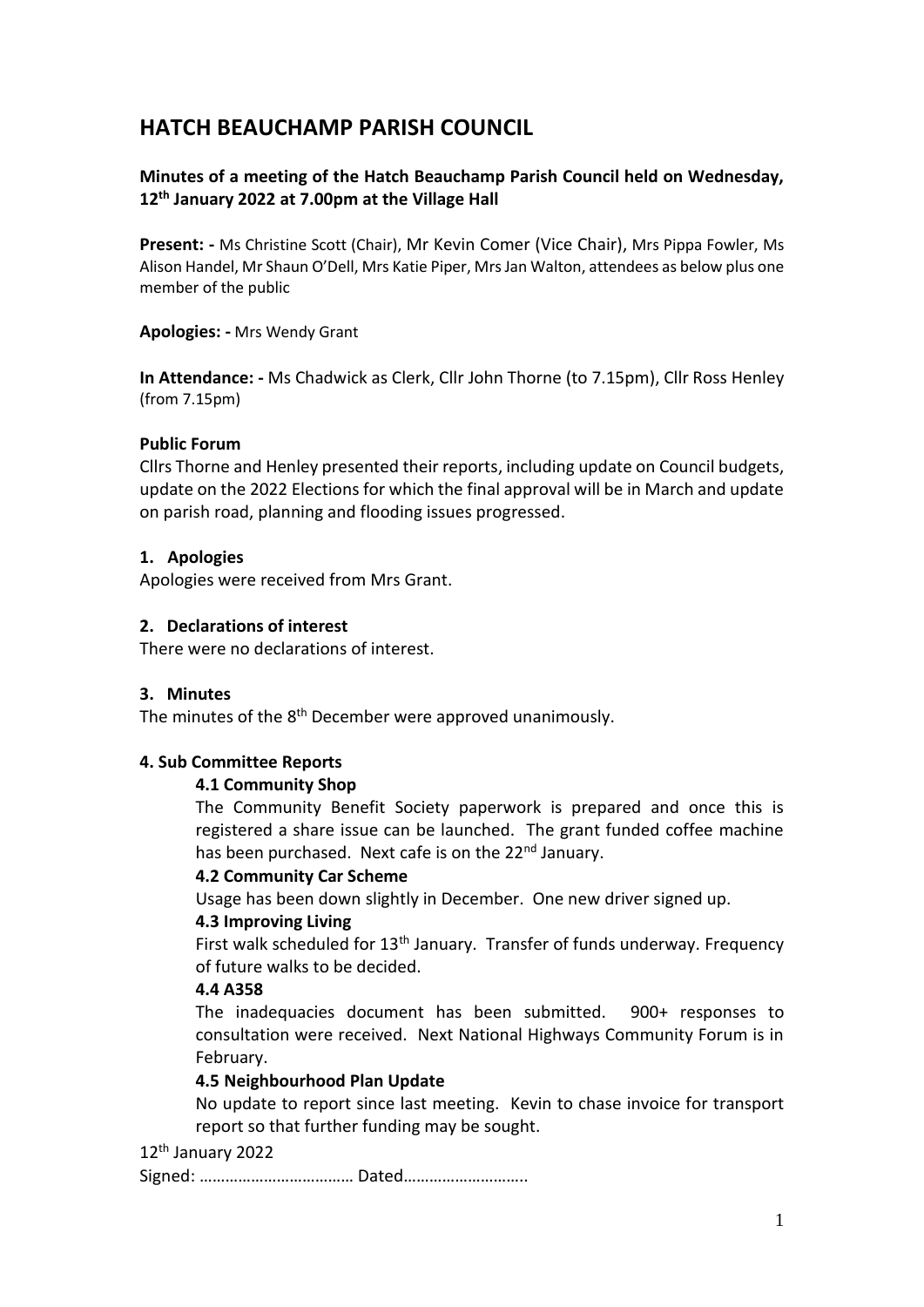## **5. Jubilee**

Ideas for activities in the Parish for the Jubilee were discussed. A joint sub-committee with the Village Hall was proposed.

## **6. Finance**

**5.1 Bank Reconciliation** The Council approved the bank reconciliations. **5.2 Schedule of Cheques** The Council approved the Schedule of Cheques and agreed to continue the Zoom subscription.

## **7. Election 2022**

The Clerk updated the Council on the forthcoming election in 2022.

## **8. Grass cutting 2022**

The Council agreed the grass cutting plan for 2022, which will operate as in 2021. The Village Hall have agreed to contribute the excess as last year.

## **9. 19/21/0016/T**

The Council considered the Planning Application to fell one Horse Chestnut tree, three Ash trees, two Sycamores and one Laurel, to coppice one Lime tree, to remove various stems from multi-stemmed Lime, Maple and Sycamore trees and to carry out management works to one Yew tree included in Taunton Deane Borough (Hatch Beauchamp No.2) Tree Preservation Order 1997 at Laburnum Cottage, Frost Street, Hatch Beauchamp (TD717)

It was unanimously agreed not to comment, and to request guidance on tree planning in light of the climate emergency agenda.

## **10. Agenda Items for next meeting**

It was resolved to add the Annual Parish Meeting and Annual Parish Council Meeting timing to the next agenda.

The meeting closed at 8.15 pm

To be signed by the Chair at the next meeting (Wednesday, 9th March 2021):

The minutes reflect an accurate record of events subject to any amendments listed below.

Signed:

Print Name:

12th January 2022 Signed: ……………………………… Dated………………………..